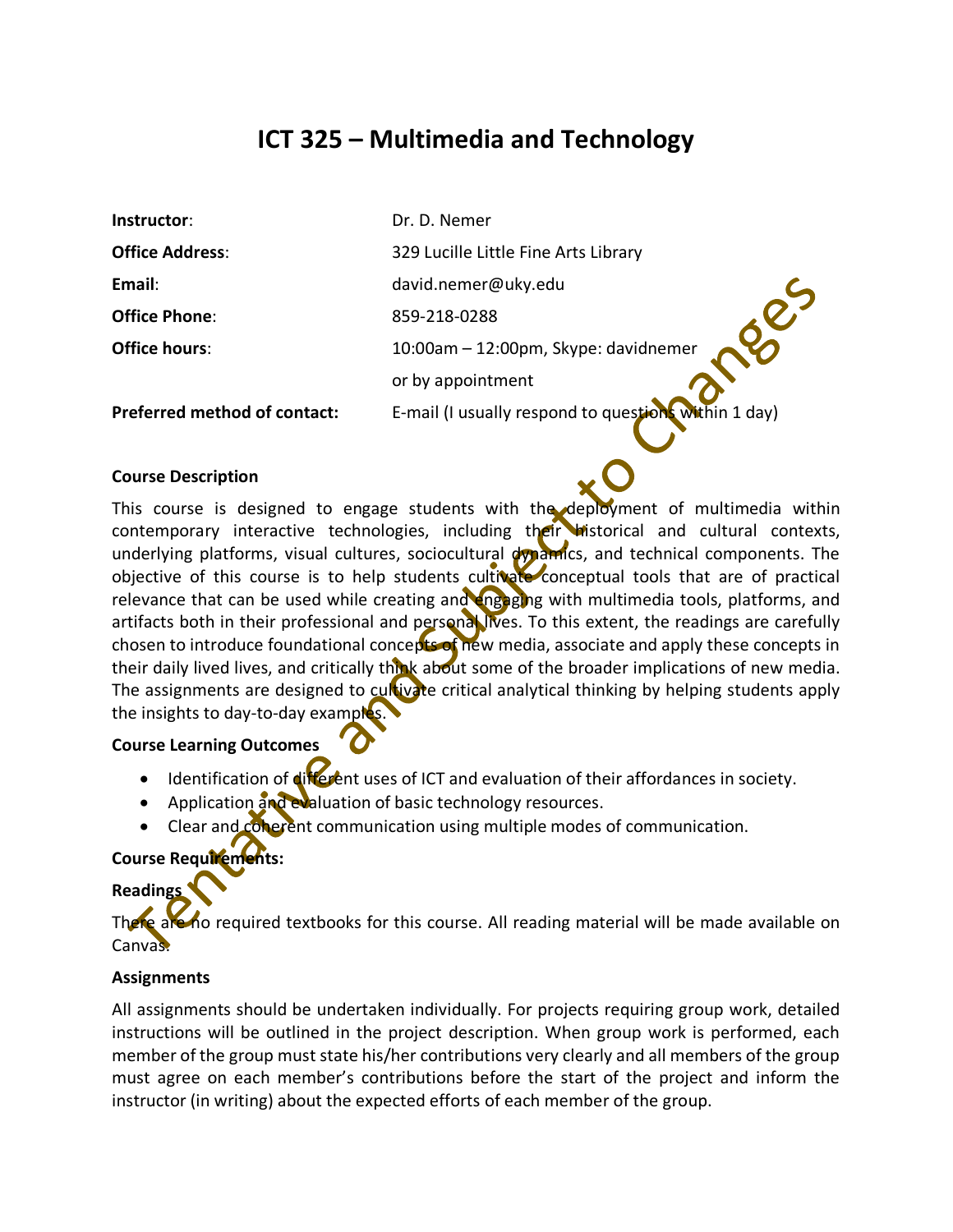## *Projects*

The hands-on projects will require students to apply their knowledge and skills to design solutions and answer questions of varying difficulty for realistic business scenarios. In addition, as part of the project, students will often need to develop their critical thinking skills for given realistic scenarios: they must be able to identify the problem, analyze the options available, and develop an appropriate solution to meet the requirements of the given project scenario.

## *Quizzes and Exams*

Quizzes help ensure that students are keeping up with the readings. These quizzes will ake place via the Canvas system. They will be timed tests, which must be taken by a specific deadline. **There is no final exam.**

## *Written Assignments*

Written assignments are to be written in Word or Open Office format. Papers are to be doublespaced using a 12-point kerned font such as Times New Roman with  $\Lambda$  to 1.25 inch margins. You may not resubmit work that has already been used in fulfillment of the requirement of this or any other course. Rules of academic conduct require that you not use the work of others without clearly indicating it as such. Academic misconduct may result in a lowered grade, no credit for a given assignment, or removal from the course. It is expected students will both consult and appropriately cite the academic and primary source literature where needed. It is imperative that students employ a variety of scholarly and primary sources on which to build their arguments. As such, you should search bibliographies in the material we are reading, use library databases, and conduct library searches to identify material on their chosen topic. Please rely on a commonly used style manual for your submissions (e.g. APA, MLA or Chicago). These are available in the Library or may be purchased through online book vendors. If you are uncertain about how to cite electronic sources, consult one of the many electronic guides to citing electronic sources available on the net. Minimal reference content includes: author (if known), date (if given), title, URL, and date accessed.

## *Discussion Board Participation*

This course is conducted online through Canvas. No onsite meetings are required. This course applies reading and discussion-based learning approaches, as well as investigative learning approaches, to information policy. The readings, activities, and discussions presented in the course materials provide opportunities to apply abstract theories and concepts to real-world information policy challenges. Each week you will be asked to reflect on the course materials for that week in online discussion boards. I will provide discussion questions based on the readings and activities for the week. You are encouraged to draw on personal experiences and external literature and resources to support your commentary.

Each week, you must post an original post responding to one or more discussion questions (about 150-200 words) by Sunday night (11:59pm). You may post multiple responses, but at least one of your posts needs to be a minimum of 150 words (the others can be shorter if you wish). Draw on the course readings, outside resources, and personal experiences to frame your arguments/comments. Cite references accordingly: e.g. "Quote" (Nissenbaum, 2010, p. 57) and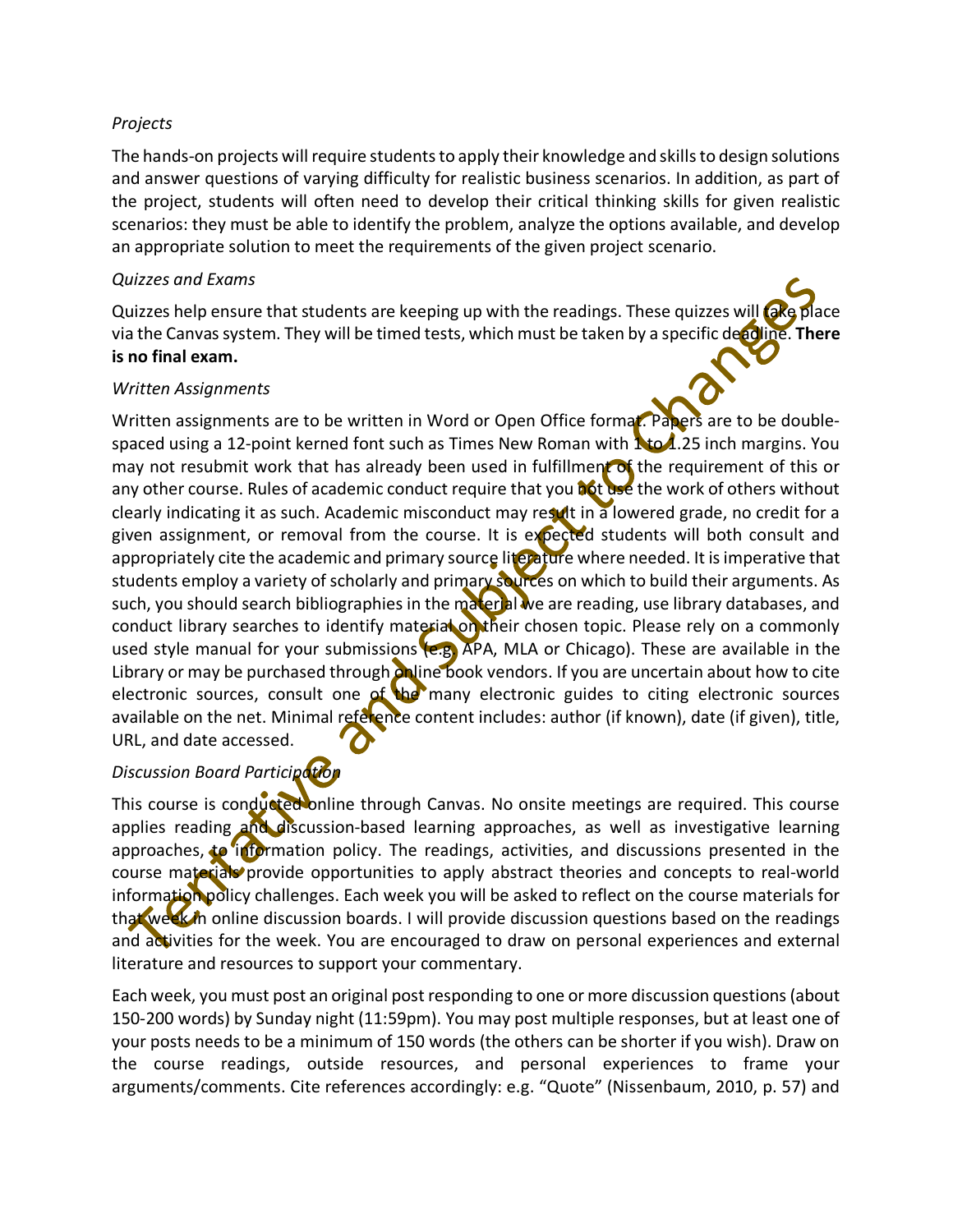add a brief citation list to the end of your post following APA citation style (as explained here: http://www2.liu.edu/cwis/cwp/library/workshop/citapa.htm). During the course of the semester, you should demonstrate that you have participated in both the suggested activities and the readings.

Each week, you must also post at least one substantive reply to other students' posts and comments by Sunday night (11:59pm) (about 75-150 words for each response). Please be respectful and professional when you reply to each other.

Your Discussion Board participation will be graded based on the insightfulness of your original post(s), your careful consideration and response to other students' posts, the timelicess of your posts, and your ability to draw on the readings and external resources to justify and support your claims.

It is strongly recommended that you draft your posts in a word or text document before you post it in order to check for spelling errors and ensure you have met the word count requirement.

Discussion posts in each cluster will be evaluated weekly using the following rubric:

## **Response**

Evaluation

Posts are insightful about reading material: 2.5 pts

Posts back conclusions with evidence: 1 pts

Posts introduce own ideas: 1 pts

Posts respond thoughtfully and with substance to others: 1 pts

Presentation

Posts uses correct grammar, punctuation, and citation style: 1 pts

Posts are written in clear, concise sentences: 1 pts

Total: 7.5 pts

## **Course Activities**

| Participation in Discussion Board (weekly) | 7.5 pts (total 105 pts) |
|--------------------------------------------|-------------------------|
| Quiz(3)                                    | 20 pts (total 60 pts)   |
| Podcast                                    | 25 pts                  |
| <b>Meme</b>                                | 20 pts                  |
| Hashtag                                    | 20 pts                  |
| Making it Viral                            | 20 pts                  |
| Video Remix                                | 35 pts                  |
| Emoji application                          | 25 pts                  |
| <b>Online Community Analysis</b>           | 25 pts                  |
| <b>VR Meeting</b>                          | 20 pts                  |
| Total                                      | 355 pts                 |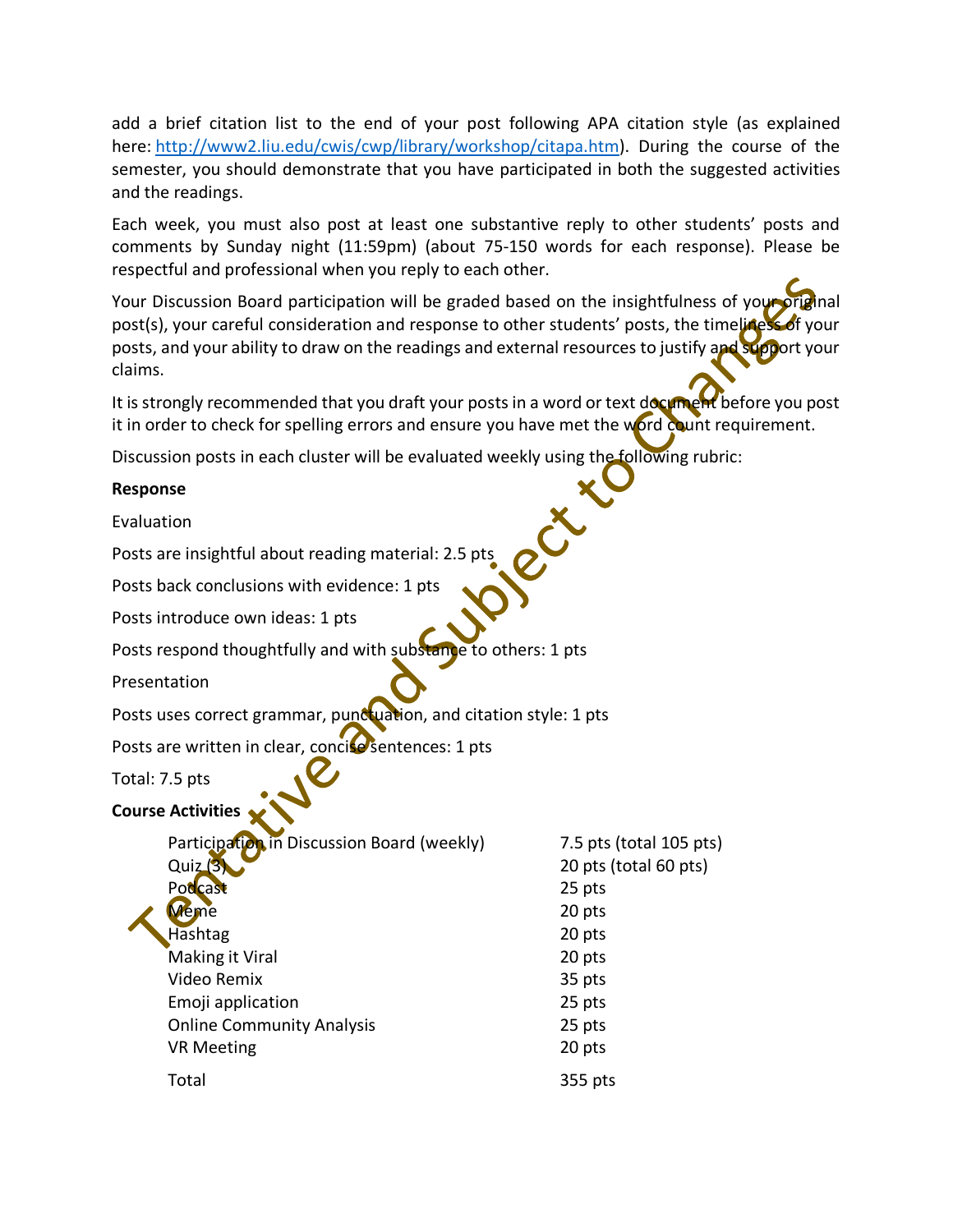## **Course Grading**

 $90 - 100\% = A$  $80 - 89% = B$  $70 - 79% = C$  $60 - 69% = D$ Below 60% = E

## **Submission of Assignments**

Assignments are to be submitted online on Canvas. If you submit a piece of coursework after deadline but within 24 hours of the deadline, your grade will be reduced by 25 percent. Assignments submitted more than 24 hours after the deadline, but less than 48 hours will be marked down by 50 percent. Assignments will not be accepted after 48 hours of the deadline.

## **COURSEWORK MUST BE SUBMITTED THROUGH CANVAS**

## *Discussing Grades*

Students who have grade or exam concerns must approach the professor during office hours, or through appointment. Once grades are posted online, you may visit the professor during office hours or by appointment to review your work. Please contact the professor if you do not find grades posted. Students who wish to discuss grades or scores earned have one week from the date grades are posted to do so. Grades will not be addressed after this time period has expired. Students need to contact the professor for an appointment to discuss the issue. Students must bring a written explanation of their dispute with them to this appointment. If the matter is still unresolved, students need to contact the director of School of Information Science. Students that do not fulfill these requirements will not be addressed and the original grades will be final.

## **Attendance Policy**

This class is a community whose success depends on everyone's participation. It is vital, particularly for an online class, tor you to participate in order to be successful. In the event that you are unable to submit an assignment due to an emergency, you will be asked to provide official written documentation for excused absences the next time you are in class in order for your absence to be excused. Students have 48-hours to notify the professor of an emergency. Extensions will not be given beyond this deadline. For any emergency situation that arises, email your instructor as soon as you know about the situation when possible. Students have one week to complete a missed assignment due to an excused absence upon their return without penalty.

If you know ahead of time that you will be absent from class with an excused absence, please discuss this with your instructor and turn in any assignments ahead of time. Excuses for university-sponsored activities must be made prior to such absences.

## **Excused Absences**

Students need to notify the professor of absences prior to class when possible. Senate Rules 5.2.4.2 defines the following as acceptable reasons for excused absences: (a) serious illness, (b) illness or death of family member, (c) University-related trips, (d) major religious holidays, and (e) other circumstances found to fit "reasonable cause for nonattendance" by the professor.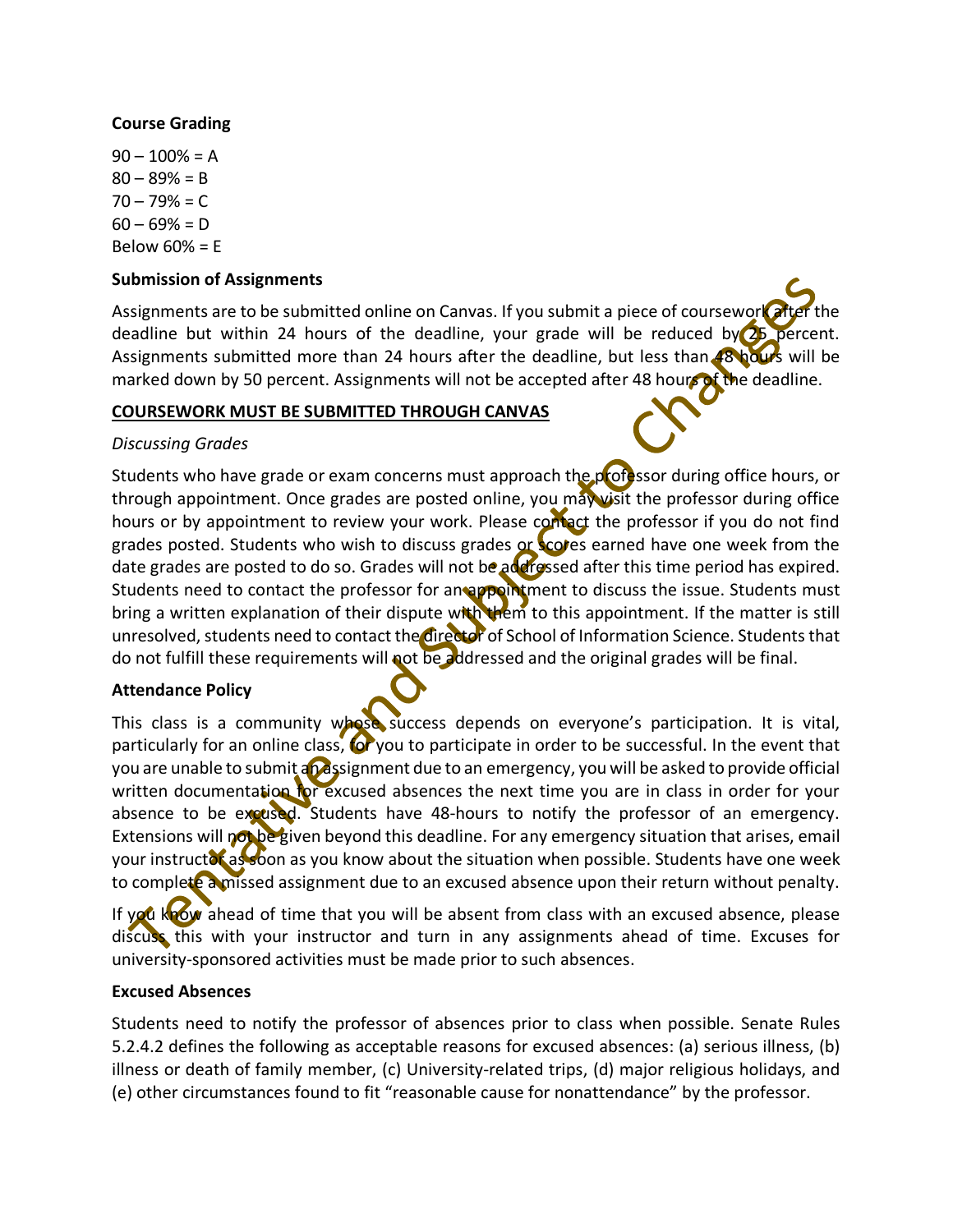Students anticipating an absence for a major religious holiday are responsible for notifying the instructor in writing of anticipated absences due to their observance of such holidays no later than the last day in the semester to add a class. Two weeks prior to the absence is reasonable, but should not be given any later. Information regarding major religious holidays may be obtained through the Ombud (859)-257-3737,

## http://www.uky.edu/Ombud/ForStudents\_ExcusedAbsences.php.

Students are strongly encouraged to withdraw from the class if more than 20% of the scheduled classes for the semester are missed per university policy. Please reference the definition of excused absences in the current edition of Student Rights and Responsibilities or ontheweb at http://www.uky.edu/Faculty/Senate/rules\_regulations/Rules%20Versions/MASTER%20RULES %20from%20February%202012\_clean.pdf

## **Verification of Absences**

Students may be asked to verify their absences in order for them to be considered excused. *Senate Rule 5.2.4.2* states that faculty have the right to request "appropriate verification" when students claim an excused absence because of illness, or death in the family. Appropriate notification of absences due to University-related trips is required prior to the absence when feasible and in no case more than one week after the absence.

## **Federal Regulation Regarding Disbursement of Federal Financial Aid Funds (Title IV) Policy for Confirming Student Enrollment and Engagement in Courses**

Federal regulation mandates that federal financial aid funds (Title IV) may only be disbursed to students who are actually enrolled and *engaged* in coursework. This regulation mandates that institutions provide evidence of engagement early in each semester. Failure to provide evidence includes sizeable fees and fines. To comply with this mandate, all instructors of undergraduate and graduate courses (including lab sections, online courses, internships, independent studies, and research credits) in the School of Information Science will be required to confirm student attendance or engagement in classes during the two-week period following the last day to add a class for the semester.

## *Student Responsibility*

In order to meet federal regulations, instructors will monitor student participation in their classes through attendance or assignments. *Students who miss class periods or assignments during the first three weeks of the semester may be dropped from the course*.

If you will be missing a class period or will not be submitting some assignment during that period, it is your responsibility to notify the instructor, even if the absence or missed assignment is not excused under university rules.

## *More Information*

For additional information on how academic participation effects federal aid eligibility, please see the Reasonable Academic Progress section at the UK Financial Aid website.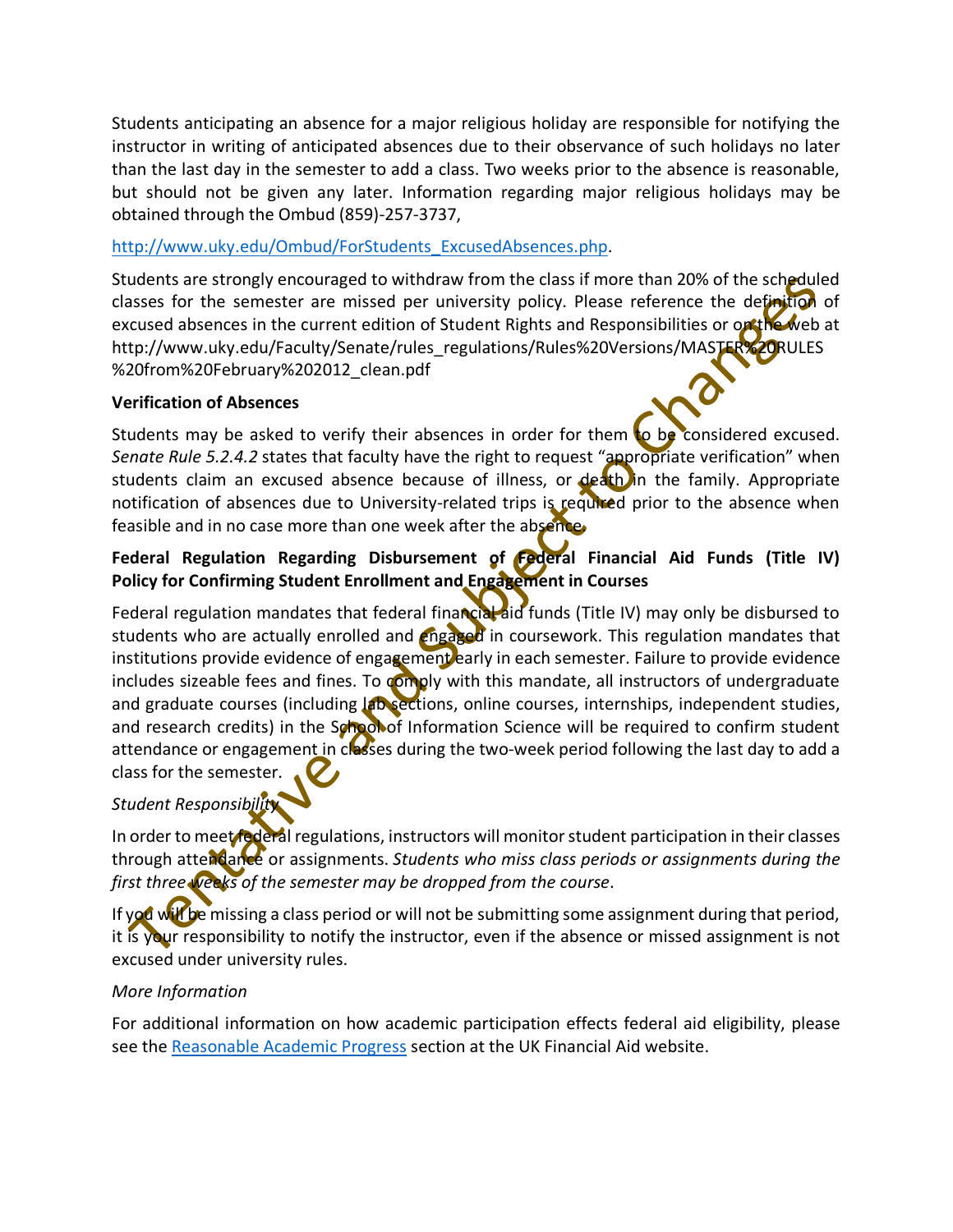## **Academic Integrity**

Per University policy, students shall not plagiarize, cheat, or falsify or misuse academic records. Students are expected to adhere to University policy on cheating and plagiarism in all courses. The minimum penalty for a first offense is a zero on the assignment on which the offense occurred. If the offense is considered severe or the student has other academic offenses on their record, more serious penalties, up to suspension from the University may be imposed.

Plagiarism and cheating are serious breaches of academic conduct. Each student is advised to become familiar with the various forms of academic dishonesty as explained in the Code of Student Rights and Responsibilities. Complete information can be found at the following website: http://www.uky.edu/Ombud. A plea of ignorance is not acceptable as a defense against the charge of academic dishonesty. It is important that you review this information as all ideas borrowed from others need to be properly credited.

*Senate Rules 6.3.1* (see http://www.uky.edu/Faculty/Senate/ for the current set of *Senate Rules*) states that all academic work, written or otherwise, submitted by students to their instructors or other academic supervisors, is expected to be the result of their own thought, research, or selfexpression. In cases where students feel unsure about a question of plagiarism involving their work, they are obliged to consult their instructors on the matter before submission.

When students submit work purporting to be their own, but which in any way borrows ideas, organization, wording, or content from another source without appropriate acknowledgment of the fact, the students are guilty of plagiarism.

Plagiarism includes reproducing someone else's work (including, but not limited to a published article, a book, a website, computer code, or a paper from a friend) without clear attribution. Plagiarism also includes the practice of employing or allowing another person to alter or revise the work, which a student submits as his/her own, whoever that other person may be. Students may discuss assignments among themselves or with an instructor or tutor, but when the actual work is done, it must be done by the student, and the student alone.

When a student's assignment involves research in outside sources or information, the student must carefully acknowledge exactly what, where and how he/she has employed them. If the words of someone else are used, the student must put quotation marks around the passage in question and add an appropriate indication of its origin. Making simple changes while leaving the organization, content, and phraseology intact is plagiaristic. However, nothing in these Rules shall apply to those ideas, which are so generally and freely circulated as to be a part of the public domain.

Please note: Any assignment you turn in may be submitted to an electronic database to check for plagiarism.

## **Accommodations due to disability**

If you have a documented disability that requires academic accommodations, please see me as soon as possible during scheduled office hours. In order to receive accommodations in this course, you must provide me with a Letter of Accommodation from the Disability Resource Center (DRC). The DRC coordinates campus disability services available to students with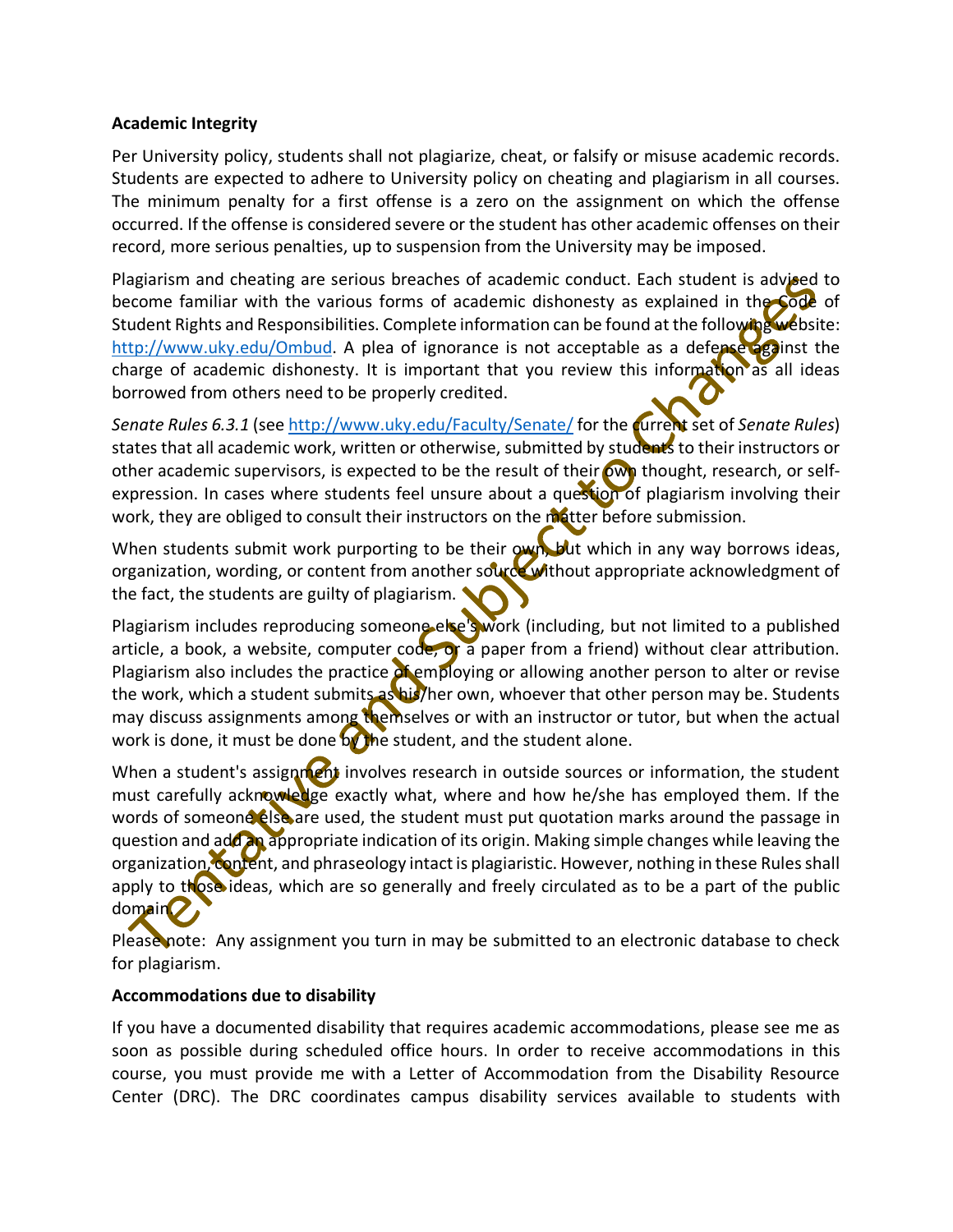disabilities. It is located on the corner of Rose Street and Huguelet Drive in the Multidisciplinary Science Building, Suite 407. You can reach them via phone at (859) 257-2754 and via email at drc@uky.edu. Their web address is

## http://www.uky.edu/StudentAffairs/DisabilityResourceCenter/.

Policies concerning academic integrity, excused absences and academic accommodations due to disability are available online at:

## https://ci.uky.edu/sis/sites/default/files/policies.pdf

## **Degree Progress Reviews**

Upper-division students with 60 or more earned hours who have not already received a degree progress review from Suanne Early, Director of Student Affairs, are encouraged to schedule an appointment for Fall 2016. Appointments will be available beginning August 31, 2016. To schedule the appointment: 1) Start on the myInfo tab in myUK; 2) Click on the myAppointments link on the left side; 3) Choose Advising Department (College of Comprunication); 4) Choose Appointment Category (Degree Progress Review); 5) View the calendar and select an appointment time (options in BLUE). An email confirmation of your appointment will be sent to your UK email account. Failure to complete a degree progress review could result in delayed graduation.

## **Degree Applications**

Students with 85 or more completed credit hours who intend to graduate in 2017 must apply for their degree using the myRecords tab in myUR. Click on the "Apply for Degree" link on the left side. Degree application deadlines are November 30 for a May degree, February 28 for an August degree, and June 30 for a December degree.

## **TECHNOLOGY INFORMATION & RESOURCES**

Distance Learning Students are expected to have a minimum level of technological acumen and the availability of technological resources. Students must have regular access a computer with a reliable Internet connection and audio capabilities. Internet Explorer 7 (IE) or Firefox 2.x are the recommended browsers for those using a Windows-based PC. Those using Firefox 3.x may encounter problems with assignment uploads. Those using an Apple computer with MAC OS X (10.5.x) may use Firefox 3.x or Safari 3.x.

Please be certain that your computer and/or browser allow you to view Adobe Reader documents (.pdf). Microsoft Office and other software products are free for students: http://download.uky.edu/.

As your instructor, I am your first go-to person for technology problems. If you need more immediate assistance, please contact UKIT.

## **Presentation U!**

You will deliver several in-class presentations this semester. Presentation U! Offers all kinds of tutoring, including help developing multimedia oral presentations. You can find them in a few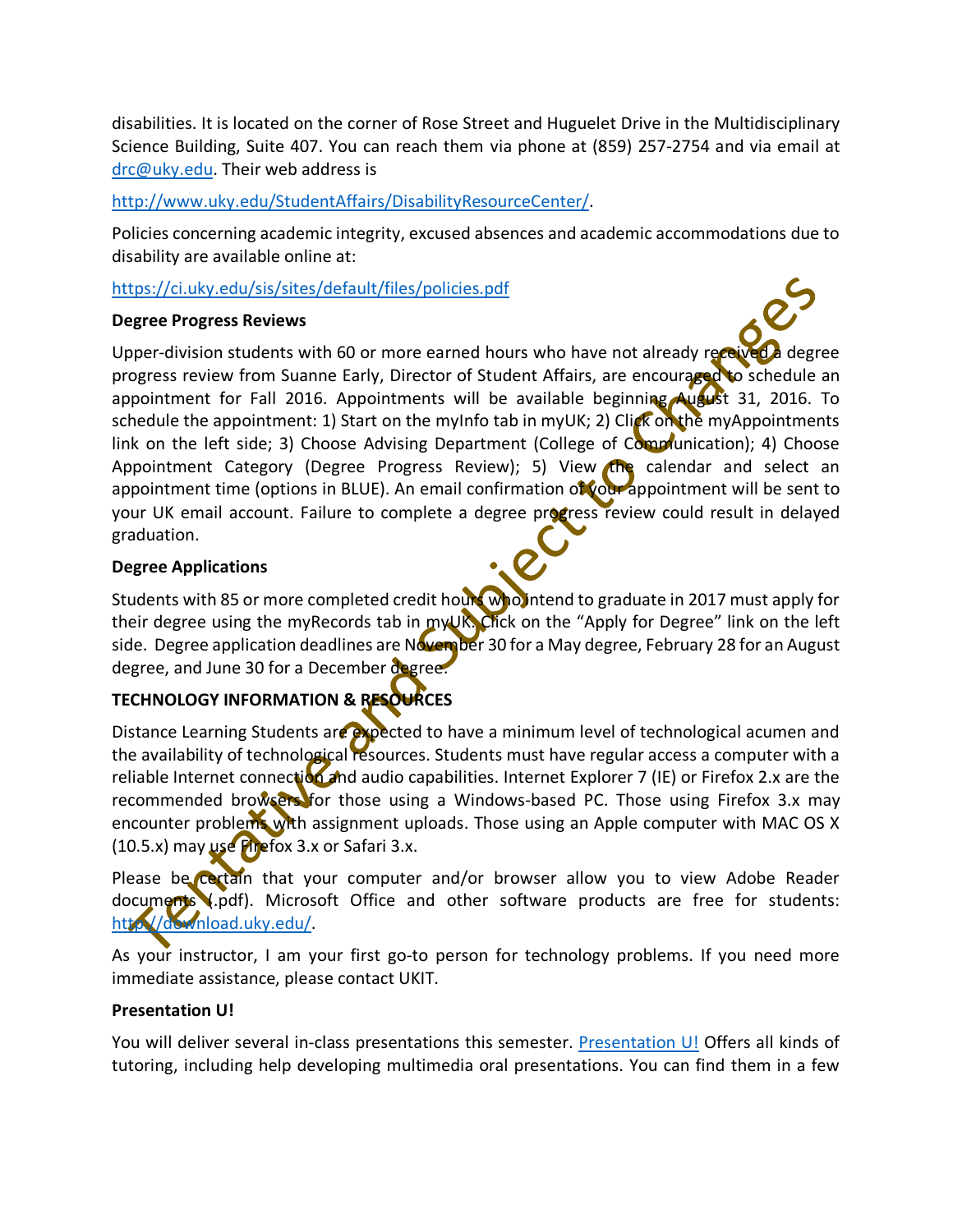places across campus, as well as online, and can make a coaching appointment through their website.

## **Writing Center**

The UK Writing Center offers free one-on-one assistance on all of your writing projects for all of your classes. The Writing Center is full of wonderful people.

They are located in the HUB of the W.T. Young Library (B108B) and are open from 9:00am to 9:00pm, Monday through Thursday, and 9:00am to 3:00pm on Friday.<br>
Information Technology Customer Service Center (UKIT)<br>
http://www.uky.edu/UKIT/; 859-218-4357<br>
Library Services & Distance Learning Services<br>
http://www.uky

## **Information Technology Customer Service Center (UKIT)**

http://www.uky.edu/UKIT/; 859-218-4357

## **Library Services & Distance Learning Services**

## http://www.uky.edu/Libraries/DLLS

- Carla Cantagallo, DL Librarian
- Local phone number:  $(859)$  257-0500, ext. 2171; long-distance phone #:  $(800)$  828-0439 (option #6)
- Email: dllservice@email.uky.edu
- •DL Interlibrary Loan Service: http://www.uky.edu/Libraries/libpage.php?lweb\_M=253&llib\_id=16

For more resources about online classes and student resources, visit http://www.uky.edu/ukonline/

The School of Information Science has a page with a comprehensive list of technology resources here: http://ci.uky.edu/sis/students/techtips

## **Military Members and Veterans**

We recognize the complexities of being a member of the military community and also a student. If you are a member of the military or a military veteran or dependent, please inform your instructor if you need special accommodations. Drill schedules, calls to active duty, mandatory training exercises, complications with GI Bill disbursement, and other unforeseen military and veteran related developments can complicate your academic life. If you are aware of a complication, we will work with you and put you in contact with university staff members who are trained to assist you. Please contact the Coordinator of the University of Kentucky Veterans Resource Center at (859) 257-1148 for additional assistance. Visit http://www.uky.edu/veterans for more available resources.

## **Email Etiquette**

Please give your professor up to 24 hours to reply to your emails, and she/he will do the same for you. Please put the course number in the Subject line in brackets ([ICT 325]) and remember to sign you email with your name. I expect the language and structure of your emails to be professional. This includes punctuation, salutations/signature, etc. Please read the article "How to Email Your Professor" available on Canvas.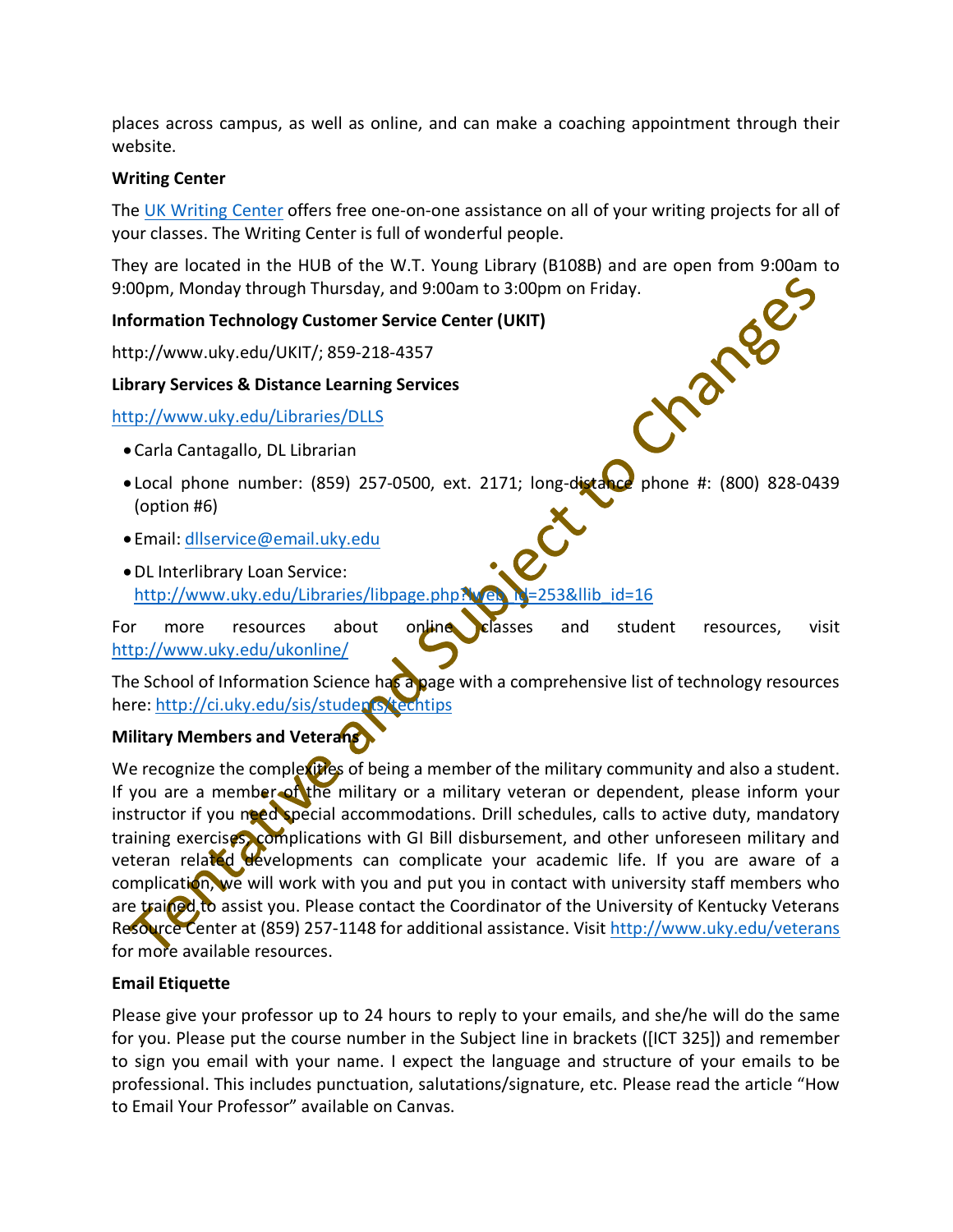## **Classroom Behavior**

Policies To help facilitate a positive and productive learning atmosphere for everyone in class, I encourage you to participate in classroom discussions. There may be situations in the class where you disagree about the kinds of policies that should exist. Constructive discussion about the merits of different approaches is an important part of the policy making process. Remember, however, to ensure you are respectful of your peers at all times as you contribute.

| <b>Course Schedule</b> |              |                                          |                   |  |
|------------------------|--------------|------------------------------------------|-------------------|--|
| <b>Date</b>            | <b>Date</b>  | <b>Topic</b>                             | Activity          |  |
| Week 1                 | Week 1       | Introduction to class and Syllabus       |                   |  |
| Week 2                 | Week 2       | Ethics, Freedom of Speech, and New Media |                   |  |
| Week 3                 | Week 3       | Podcasts                                 |                   |  |
| Week 4                 | Week 4       | Memes                                    | Meme              |  |
| Week 5                 | Week 5       | Cats of the Internet                     | Quiz 1            |  |
| Week 6                 | Week 6       | Hashtags                                 | Hashtag           |  |
| Week 7                 | Week 7       | <b>Going Viral</b>                       | Making it Viral   |  |
| Week 8                 | Week 8       | Trolling                                 |                   |  |
| Week 9                 | Week 9       | The Dark Web                             |                   |  |
| Week 10                | $N$ eek $10$ | Remix                                    | Quiz 2            |  |
| Week <sub>11</sub>     | Week 11      | Influencers                              | Video Remix       |  |
| Week 12                | Week 12      | Video Game Streamers Game / Flow         |                   |  |
| Week 13                | Week 13      | Emojis                                   | Emoji Application |  |
| Week 14                | Week 15      | <b>Online Communities</b>                | Quiz 3            |  |